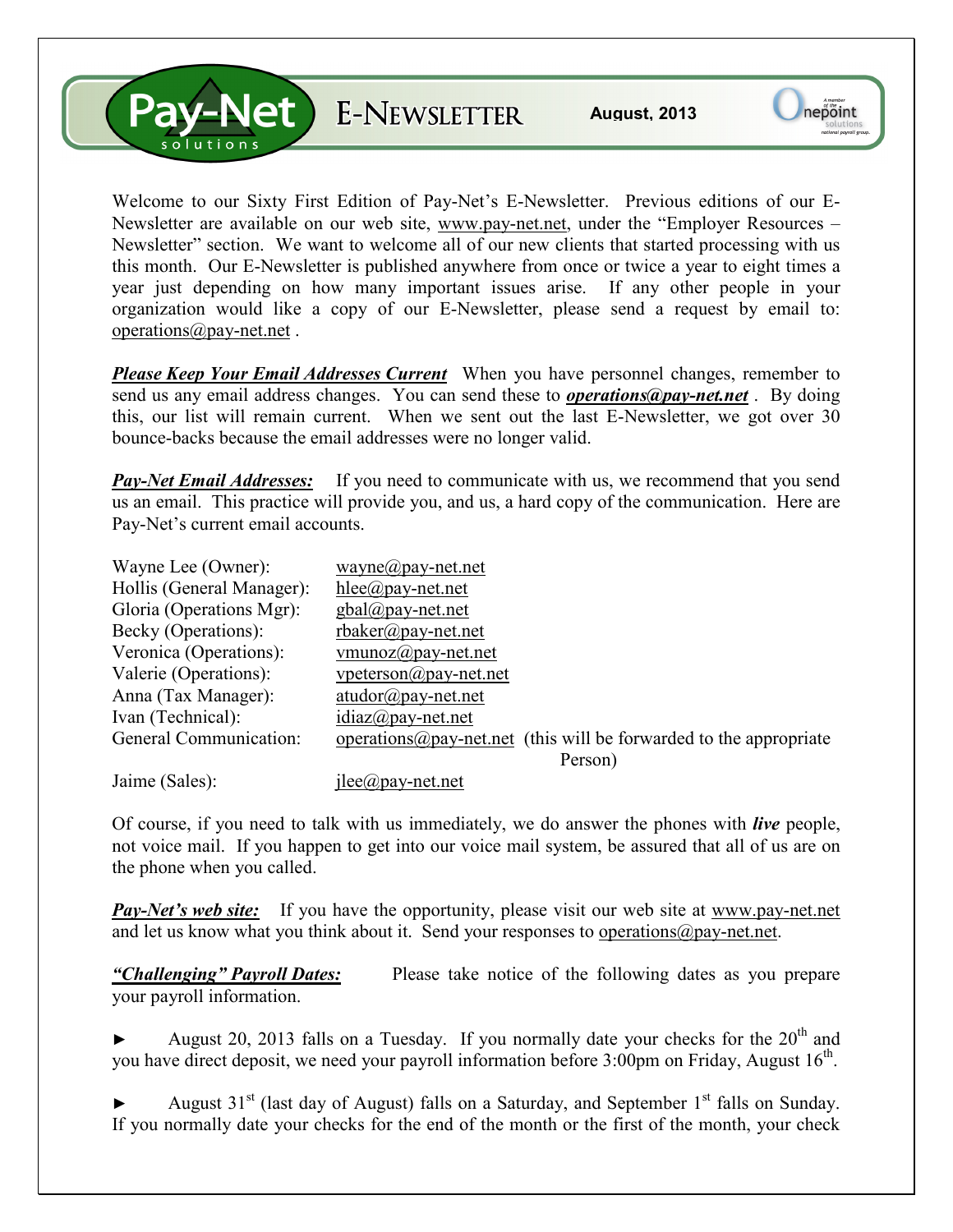date will roll back to Friday, August 30, 2013. If this describes your situation and you have direct deposit, we need your payroll information before  $3:00$ pm on Wednesday, August  $28<sup>th</sup>$ .

## ► **Monday, September 2, 2013, is the Labor Day Holiday. All banks, governmental offices, schools, AND Pay-Net will be closed that day. Please take this into account as you prepare your payroll information.**

If you would normally date your checks for Monday, September  $2<sup>nd</sup>$ , because of the holiday, your check date will roll backwards to Friday, August  $30<sup>th</sup>$ . If this describes your situation and you have direct deposit, we need your payroll information before 3:00pm on Wednesday, August 28<sup>th</sup>.

If you normally date your checks for Tuesday, September  $3<sup>rd</sup>$ , and you have direct deposit, we will need your payroll information before  $3:00 \text{pm}$  on Thursday, August  $29^{\text{th}}$ .

If you normally date your checks for Wednesday, September  $4<sup>th</sup>$ , and you have direct deposit, we will need your payroll information before  $3:00 \text{pm}$  on Friday, August  $30^{\text{th}}$ .

September 15<sup>th</sup> falls on a Sunday. If this describes your company, your check date will roll back to Friday, September 13<sup>th</sup>. If you have direct deposit, we need your payroll information before 3:00pm on Wednesday, September 11<sup>th</sup>.

 $\blacktriangleright$  The last day of September, the 30<sup>th</sup>, falls on a Monday. If you normally date your checks for the end of the month and you have direct deposit, we need your payroll information before  $3:00 \text{pm}$  on Thursday, September  $26^{\text{th}}$ .

September 5, 2013, falls on a Saturday. If you normally date your checks for the  $5<sup>th</sup>$ , your check date will roll back to Friday, September 4<sup>th</sup>. And, if you have direct deposit, we will need your payroll information before  $3:00$  pm on Wednesday, September  $2<sup>nd</sup>$ .

## ► **Monday, October 14, 2013, is Columbus Day. All banks, governmental offices and schools will be closed that day. Please take this into account as your prepare your payroll information.**

October 15<sup>th</sup> falls on Tuesday. Because of the Monday holiday, if you normally date your checks for the  $15<sup>th</sup>$  and you have direct deposit, we need your payroll information by  $3:00$  $p$ m on Thursday, October  $10^{th}$ .

October  $20^{th}$  falls on a Sunday. If you normally date your checks for the  $20^{th}$ , your check date will roll back to Friday, October  $18<sup>th</sup>$ . If this describes your company, and you have direct deposit, we need your payroll information by 3:00 pm on Wednesday, October  $18^{\text{th}}$ .

*Holiday Schedule:* The following remaining holidays are scheduled for 2012 and we have added the holidays for 2013. The official "bank holidays" are marked with an "**\***"

- \* Monday, September 2,  $2013 -$ Labor Day Pay-Net will be closed
	- $*$  Monday, October 14, 2013 Columbus Day Pay-Net will be open
- ► \* Monday, November 11, 2013 Veteran's Day Pay-Net will be open
- ► \* Thursday, November 28, 2013 Thanksgiving Day Pay-Net will be closed
	- ► Friday, November 29, 2013 Day After Thanksgiving Pay-Net will be closed
- ► \* Wednesday, December 25, 2013 Christmas Day Pay-Net will be closed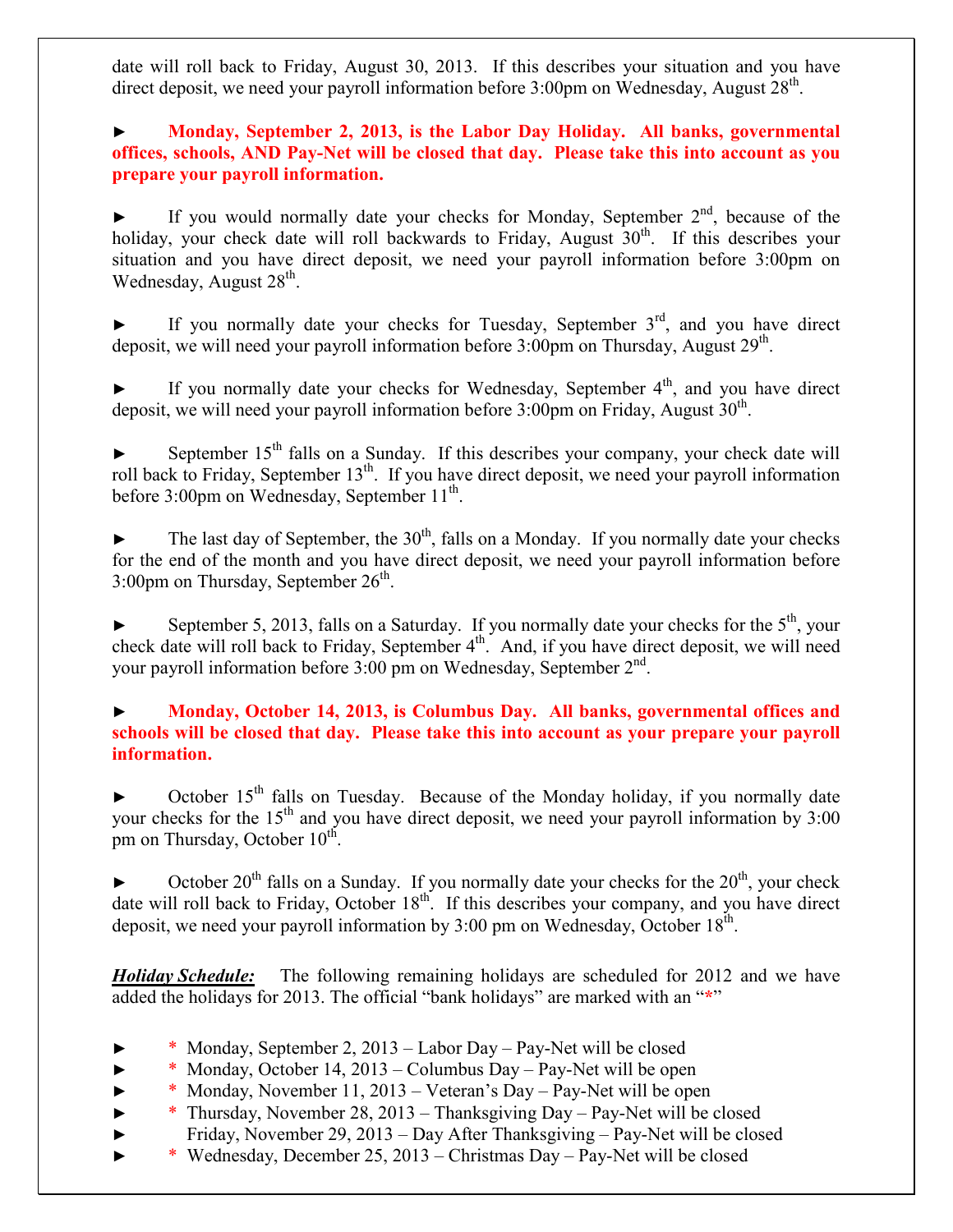► \* Wednesday, January 1, 2014 – New Year's Day – Pay-Net will be closed

*Affordable Health Care Act:* As you are aware, the employer penalties have been waived for 2014. However, the individual mandate still remains in effect.

We will continue to keep you apprised of any developments as they occur.

*Medicare Issue for 2013:* As some of you are aware, the Medicare rate will increase for high income taxpayers next year. Effective January 1, 2013, the employee Medicare tax rate will remain the same (1.45%) up to a threshold. The threshold for single tax payers is \$200,000 and for married filing jointly it will be \$250,000. After the taxpayer reaches the threshold, the rate jumps up to 2.35%. The employer rate will remain constant at the current 1.45%.

For sole proprietors, the current Medicare tax rate is 2.90%. After a sole proprietor reaches the threshold, their Medicare tax rate will increase to 3.8%.

Another provision of the law provides a Medicare tax rate increase on investment income where earnings above the threshold will result in a Medicare tax rate of 3.8%.

Pay-Net is on top of this issue and our software will be ready for the new rates. We are waiting on IRS guidelines and form instructions.

*Immigration News:* In November, U.S. Citizenship and Immigration Services (USCIS) Director Alejandro Mayorkas marked a significant milestone for the USCIS Entrepreneurs in Residence (EIR) initiative by launching an online resource center at the Martin Trust Center for MIT Entrepreneurship in Cambridge, Mass. The resource center, *Entrepreneur Pathways,*  provides entrepreneurs who seek to start a business in the United States an intuitive way to navigate the immigration process (Link: http://www.uscis.gov/portal/site/uscis/eir) . It also provides information on future opportunities for engagement with the entrepreneurial community*.* For more information, please visit the USCIS blog, *The Beacon*, at this link: http://blog.uscis.gov/ (Note, these are clickable links)

**Summer Doldrums:** Well, we are now in the midst of summer. Everyone should be enjoying their time off for vacations, backyard barbeques, and getting together with family. And so it is with the payroll world. Very few payroll-related laws are being discussed, let alone passed. And lawmakers are not taking any action on issues. The only news going on is the unrest in the world, closing embassies, San Diegans trying to decide whether our mayor should remain in office, etc.

So we at Pay-Net hope that all of our clients will have a wonderful and relaxing summer.

*FUTA Credit Reduction for 2013:* All of our clients should remember the FUTA Credit Reduction problems over the past two years, and 2013 will offer no changes. We expect another round of FUTA Credit Reductions for this year. Keep watching our ENewsletters for more information.

It is interesting that several states are having quarterly employer assessments for additional monies. The states are going to use these funds to pay down their federal loans and thereby avoid, or minimize, any FUTA Credit Reduction for their state's employers. This way, the employer can pay a little bit every month, or every quarter, and avoid the one big payment in January. An interesting concept, one that we think employers would embrace.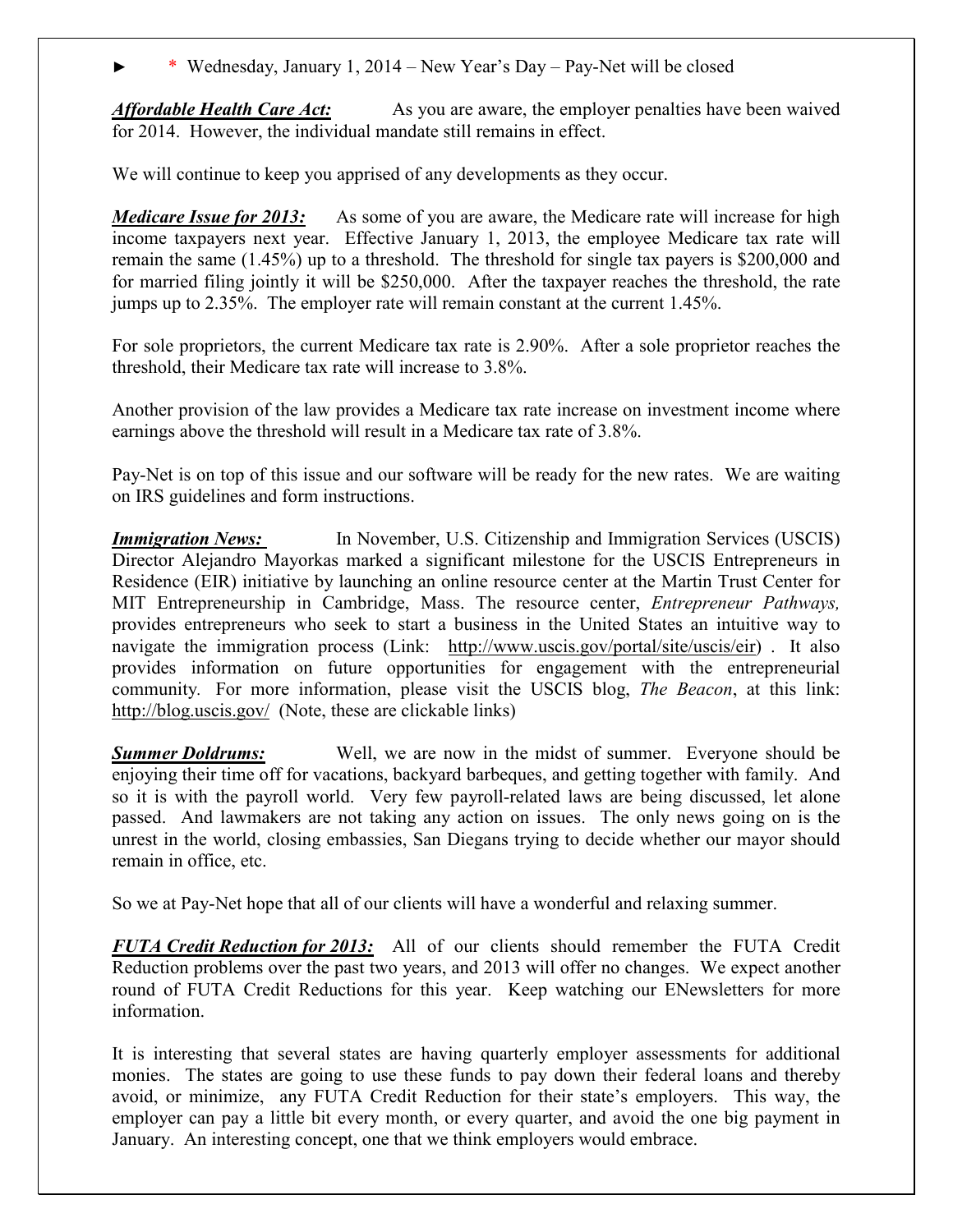*Important Tax Announcement:* The IRS has issued a new Rev. Proc. 2012-32 that is effective November 19, 2012. This required procedure consists of many facets including the following:

- (1) Payroll providers must file a completed Form 8655 with the IRS and must ensure that the client receives copies of official notices, correspondence, transcripts, etc. Note: Pay-Net already does this and has for over 10 years.
- (2) Sign and electronically file Forms 941 and 940. Pay-Net already does this.
- (3) Make tax deposits and other federal payments by the EFTPS system. Pay-Net already does this.
- (4) A Reporting Agent, such as a payroll service, accountant, CPA, etc., must provide the taxpayer (client) with the following notice, as written by the IRS:

**Please be aware that you (our client) are responsible for the timely filing of employment tax returns and timely payment of employment taxes for your employees, even if you have authorized a third party to file the returns and make the payments. Therefore, the Internal Revenue Service recommends that you enroll in the US Treasury Department's Electronic Federal Tax Payment System (EFTPS) to monitor your account and ensure that timely tax payments are being made for you. You may enroll in the EFTPS online at www.eftps.gov, or call (800)555-4477 for an enrollment form.** 

Please note that ALL payroll providers, including the big ones like ADP and Paychex and including small ones like Pay-Net, are required to notify their clients. Many years ago, Pay-Net was proactive in this area and we adopted several options to our clients for tax filing:

- (1) Complete Electronic Tax Filing. With this option Pay-Net drafts a client's bank account for all tax liabilities incurred with a payroll process. When tax deposits are due, Pay-Net makes the tax deposit electronically using the EFTPS system for Federal and the EFT system for California. For other states that allow for electronic payments, we make the deposits by EFT, otherwise, by check. At the end of the quarter, all Federal and California payroll tax returns are filed electronically, and also in other states that allow for electronic filing.
- (2) Confirm FTD. This optional service goes with (1). When a client chooses this option, for a small onetime fee of \$25.00, we enroll the client in the EFTPS system with your own PIN so you can monitor your account. Or, as mentioned above, you can contact the EFTPS directly and get setup for no charge.
- (3) Modified Electronic Tax Filing. With this option, clients choose to have their tax deposits come directly from their own bank account. Pay-Net electronically notifies the taxing agency, and the agency drafts the client's bank account for the deposits. At the end of the quarter, all payroll tax returns are filed electronically. This method is only offered by payroll companies using the EFTPS Batch Filer Software system, which Pay-Net uses. Larger payroll companies use a different IRS software system, the Bulk Filer System, to make tax deposits, a system which does not have this particular option.
- (4) Non Tax Filing. With this option, clients choose to make their own tax deposits and file their own quarterly returns.

*Another Issue With The IRS:* In case you haven't noticed, no longer will Pay-Net employees offer clients legal opinions on issues you may have that involve payroll taxation. This is due to an IRS regulation that states that individuals cannot offer any legal tax advice to others unless they have a PTIN number with the IRS. Now, PTIN's are issued to individuals that take and pass an IRS administered test. Now, the interesting part of all this is that the PTIN